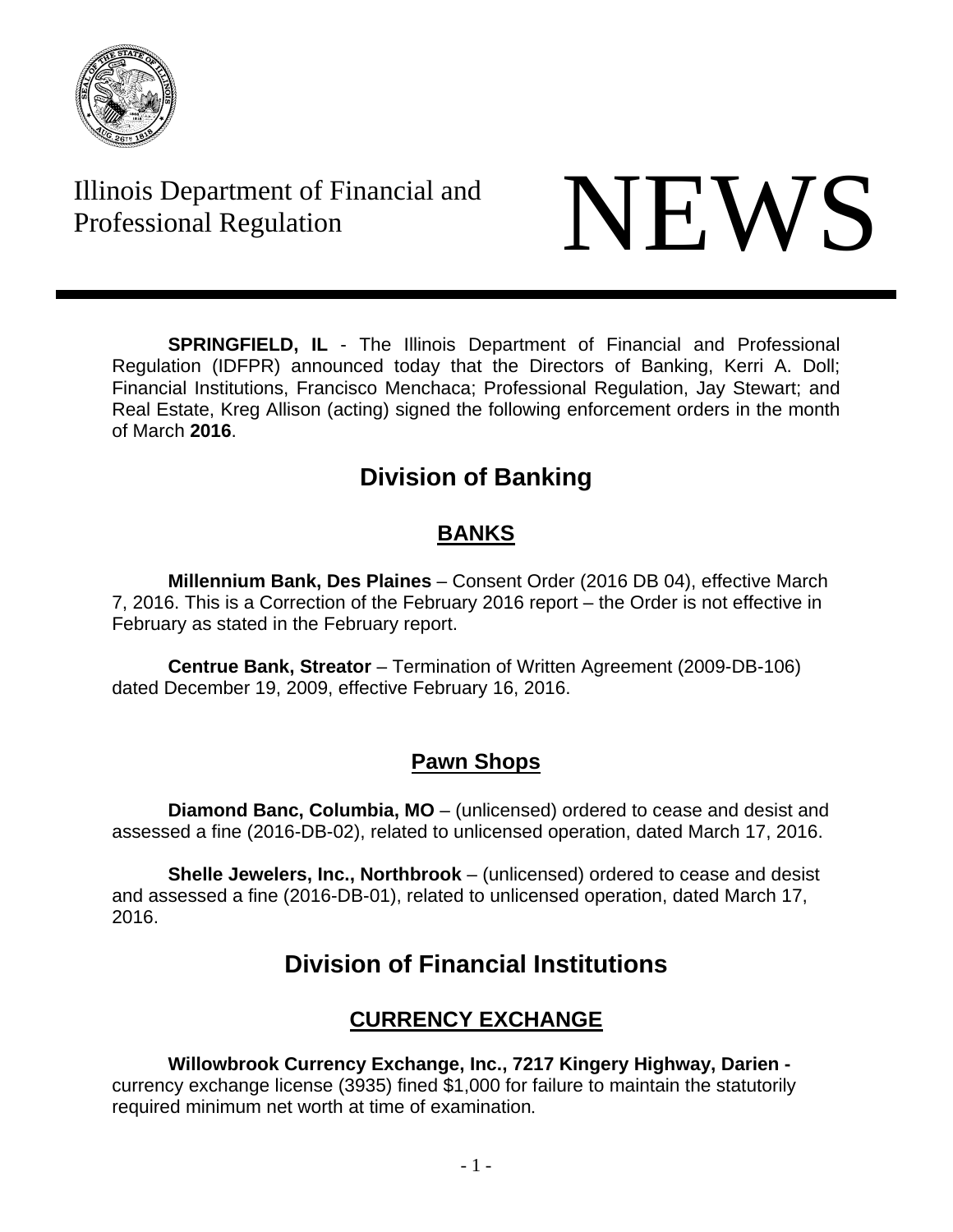# **Division of Professional Regulation**

### **ACCOUNTANT**

**Mark Diak, Glen Carbon** - certified public accountant license (065-014324) placed in refuse to renew status after failing to comply with CPA licensure renewal requirements.

**William Lacey, Calvert City, KS** – Certified public accountant license (065- 024384) restored from suspension and relinquished.

**David Fredericks, Richmond** – (unlicensed) ordered to cease and desist the unlicensed practice as a certified public accountant or from offering to provide accounting services.

# **BARBER, COSMETOLOGY, ESTHETICS AND NAIL TECHNOLOGY**

**Cassius Crittendon, Bloomington** - barber license (006-061000) and barber teacher license (007-000568) both reprimanded due to a felony conviction.

**Tricia Fetzner, New Lenox** - cosmetologist license (011-212656) placed on refuse to renew status and barber license (006-059762) placed on indefinite probation for a minimum of three years based on felony convictions and unprofessional conduct.

**Joseph Nelson, North Chicago** - barber license (006-064114) placed in refuse to renew status based on felony conviction, material misstatement to Department, misrepresentation for purposes of obtaining a license, practiced on a non-renewed license, willfully filing false records, and for unprofessional conduct.

**Travis Smith, Alton** - barber license (006-063506) suspended for 180 days based on felony conviction and unprofessional conduct.

**Leronzo Williams, Mount Vernon** - barber license (006-064003) suspended for being more than 30 days delinquent in the payment of child support.

**Cassius Crittendon, Bloomington** - barber license (006-061000) and barber teacher license (007-000568) both reprimanded due to a felony conviction.

**Tonya Boyd, Pontiac** - cosmetologist license (011-312666) issued with reprimand due to felony conviction.

**Ali'ce Cobb, Bloomington** - cosmetologist license (011-312667) was issued with reprimand due to felony conviction.

**Kyle Conine, Pocahontas** - cosmetologist license (011-312518) issued and placed on probation for one year based on criminal conviction and unprofessional conduct.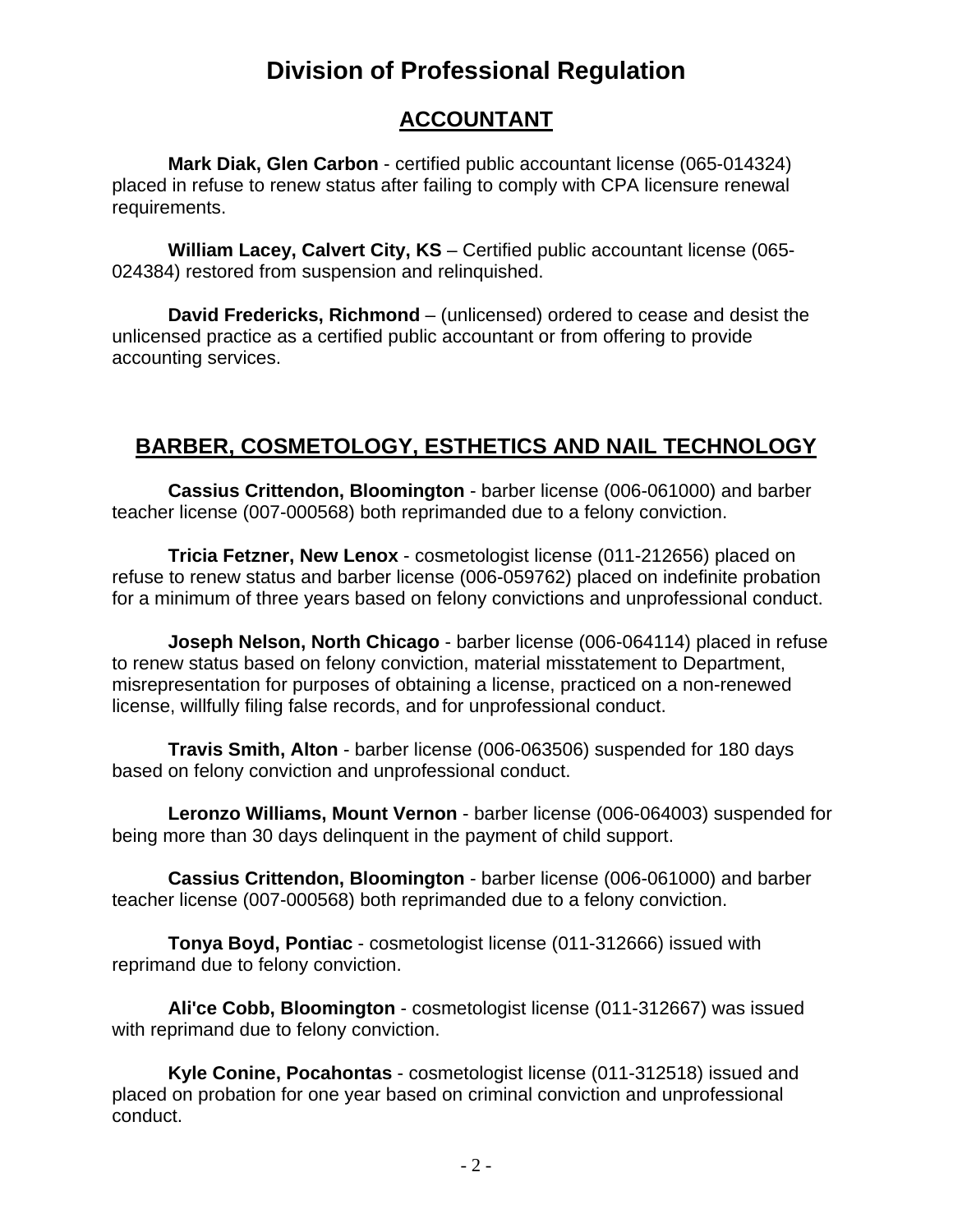**Marcia Glosenger, Carol Stream** - cosmetologist license (011-111964) suspended for failure to file and/or pay Illinois state income taxes.

**Melanie Heiser, Chicago** - cosmetologist license (011-267391) suspended for failure to file and/or pay Illinois state income taxes.

**Carol Kennis, Manhattan** – cosmetologist license (011-248745) ordered to cease and desist the practice of cosmetology while license is in non-renewed status and fined \$500.

**Maribel Paredes, Raleigh, NC** - cosmetologist license (011-278077) restored with reprimand and fined \$700 based on the unlicensed practice of cosmetology while license in non-renewed status.

**Truc Pham, Paris** - cosmetologist license (011-2981120 revoked due to his submission of fraudulent documents in his application for licensure.

**Takiyah Thomas, Freeport** - cosmetologist license (011-312516) issued and placed on probation for two years based on felony convictions and unprofessional conduct.

**Vanessa Vasquez, Chicago** - cosmetologist license (011-312620) issued with reprimand based on a prior criminal conviction.

**Lindsay West, Aurora** - cosmetologist license (011-291521) indefinitely suspended for a minimum of two years based on felony conviction and unprofessional conduct.

**Clayton Whitaker, Jacksonville** - cosmetologist license (011-306085) suspended for being more than 30 days delinquent in the payment of child support.

**Chiae Pang, Arlington Heights** - nail technician license (169-020048) and **Tiffany Nails & Spa, Arlington Heights** - salon license (189-010496) both reprimanded and fined \$250 owed jointly and severally based on aiding the unlicensed practice of nail technology.

**Lavi Spa, Ottawa** - shop license (189-016666) and **Owner, Ding Sheng Wang** both reprimanded and fined \$250, owed jointly and severally, based on operating a salon without valid registration and engaging in unprofessional conduct.

**Mario Tricoci Hai Salon and Day Spas, Vernon Hills** - salon license (189- 006015) reprimanded and fined \$2,500 after allowed a nail technician to exceed the practice scope by providing esthetic services to a client.

**Nails and Spa, Peoria** - salon license (189-011190) reprimanded and fined \$500 due to prior unlicensed salon operation and permitting unlicensed practice by at least one individual.

**TD Nail Spa, Alton** - salon license (189-015141) and **Oanh Nguyen, Alton** - nail technician license (169-013730) both reprimanded and fined \$250, owed jointly and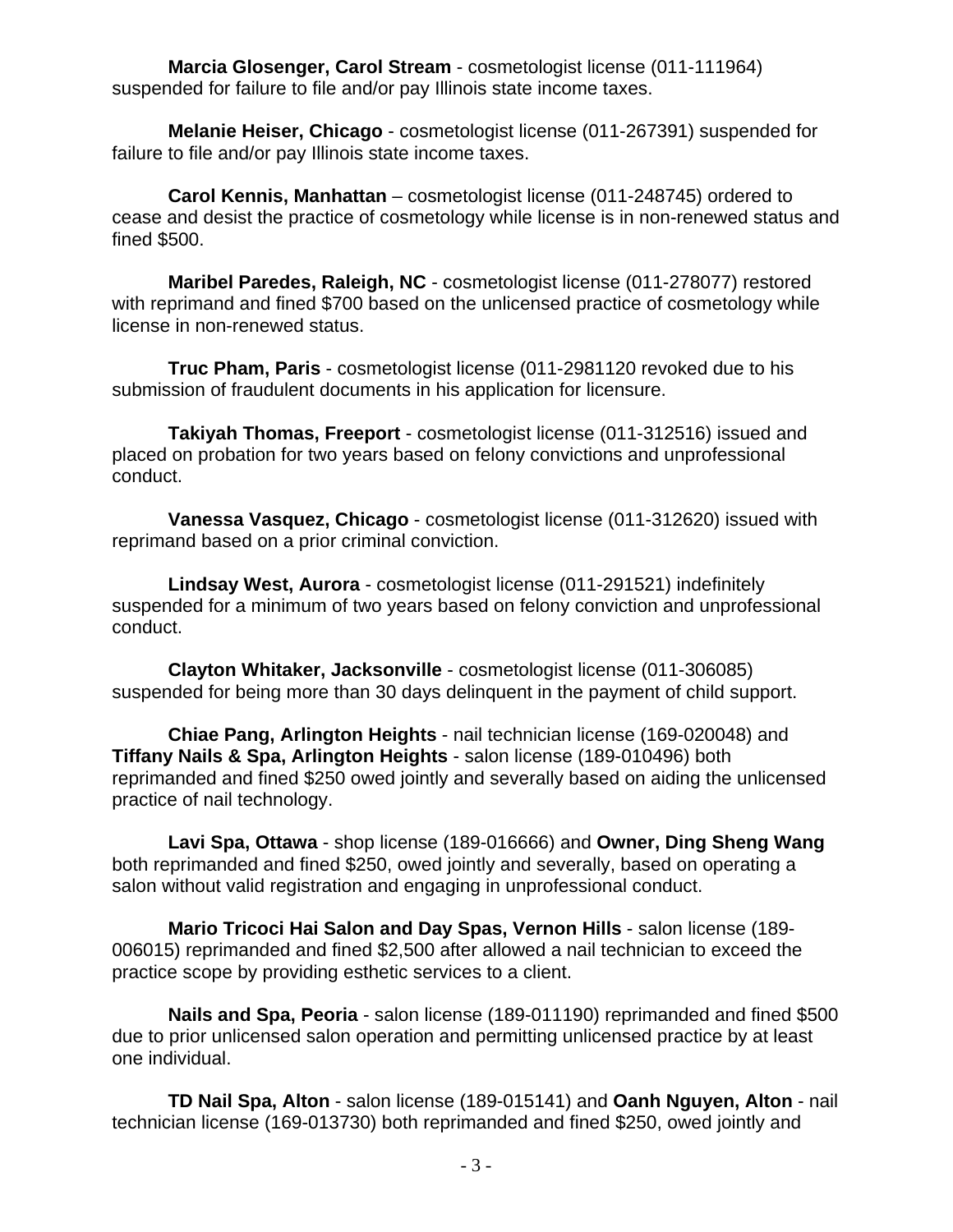severally, for operating without an Illinois salon registration and in an unsanitary manner.

**Top of the Line'N Barbership, Chicago** - salon license (189-016010) reprimanded and fined \$750 (owned jointly and severally with **Lamar Ketchum** (unlicensed) for aiding and assisting unlicensed practice.

**Hector Agostino, Highlands Park** – (unlicensed) ordered to cease and desist the unlicensed practice of barbering or cosmetology.

**Brow Art 23, Aurora** – (unlicensed) ordered to cease and desist the unlicensed practice as a shop/salon.

**Lolo's Custom Cuts, Champaign** – (unlicensed) ordered to cease and desist the unlicensed practice of barbering or cosmetology.

## **COLLECTION AGENCY**

**Source Receivables Management, Greensboro, NC** - collection agency license (017-022016) issued and placed on probation for one year based on discipline by other U.S. jurisdictions.

### **DENTAL**

**Imaad Shaikh, Addison** - dental license (019-022472) suspended for failure to file and/or pay Illinois state income taxes.

#### **DETECTIVE, ALARM, SECURITY, FINGERPRINT VENDOR AND LOCKSMITH**

The following individuals' permanent employee registration cards were placed in refuse to renew status due to failure to appear for a disciplinary conference:

| .129-291444 |
|-------------|
|             |
|             |
|             |
|             |
| 129-281161  |
|             |
| .129-051135 |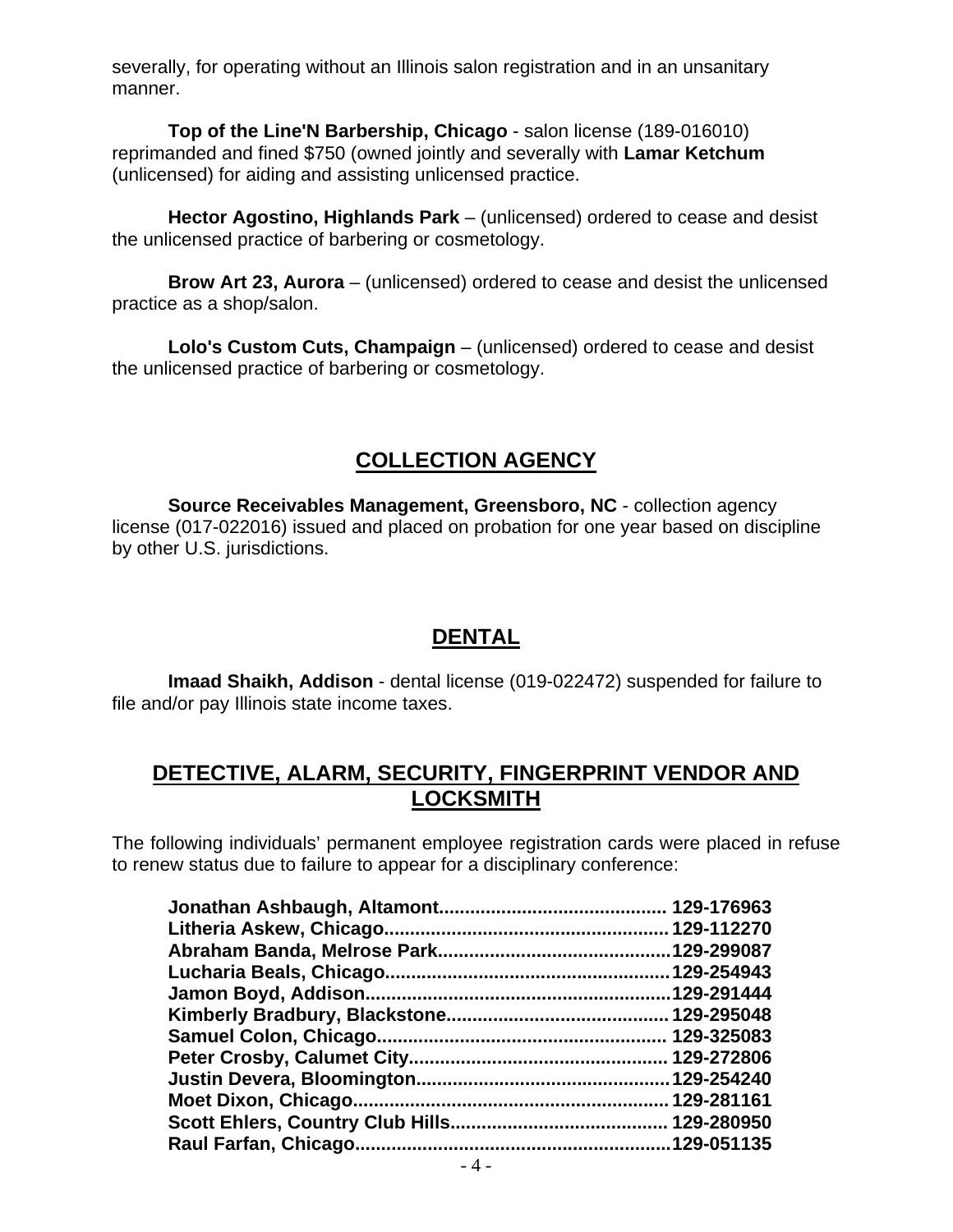| Tospron Kumwong, Arlington Heights129-133590 |  |
|----------------------------------------------|--|
|                                              |  |
|                                              |  |
|                                              |  |
|                                              |  |
|                                              |  |
|                                              |  |
|                                              |  |
|                                              |  |
|                                              |  |
|                                              |  |
|                                              |  |
|                                              |  |
|                                              |  |
|                                              |  |
|                                              |  |
|                                              |  |
|                                              |  |
|                                              |  |
|                                              |  |
|                                              |  |
|                                              |  |
|                                              |  |
|                                              |  |
|                                              |  |
|                                              |  |
|                                              |  |
|                                              |  |
|                                              |  |
|                                              |  |
|                                              |  |
|                                              |  |
|                                              |  |
|                                              |  |
|                                              |  |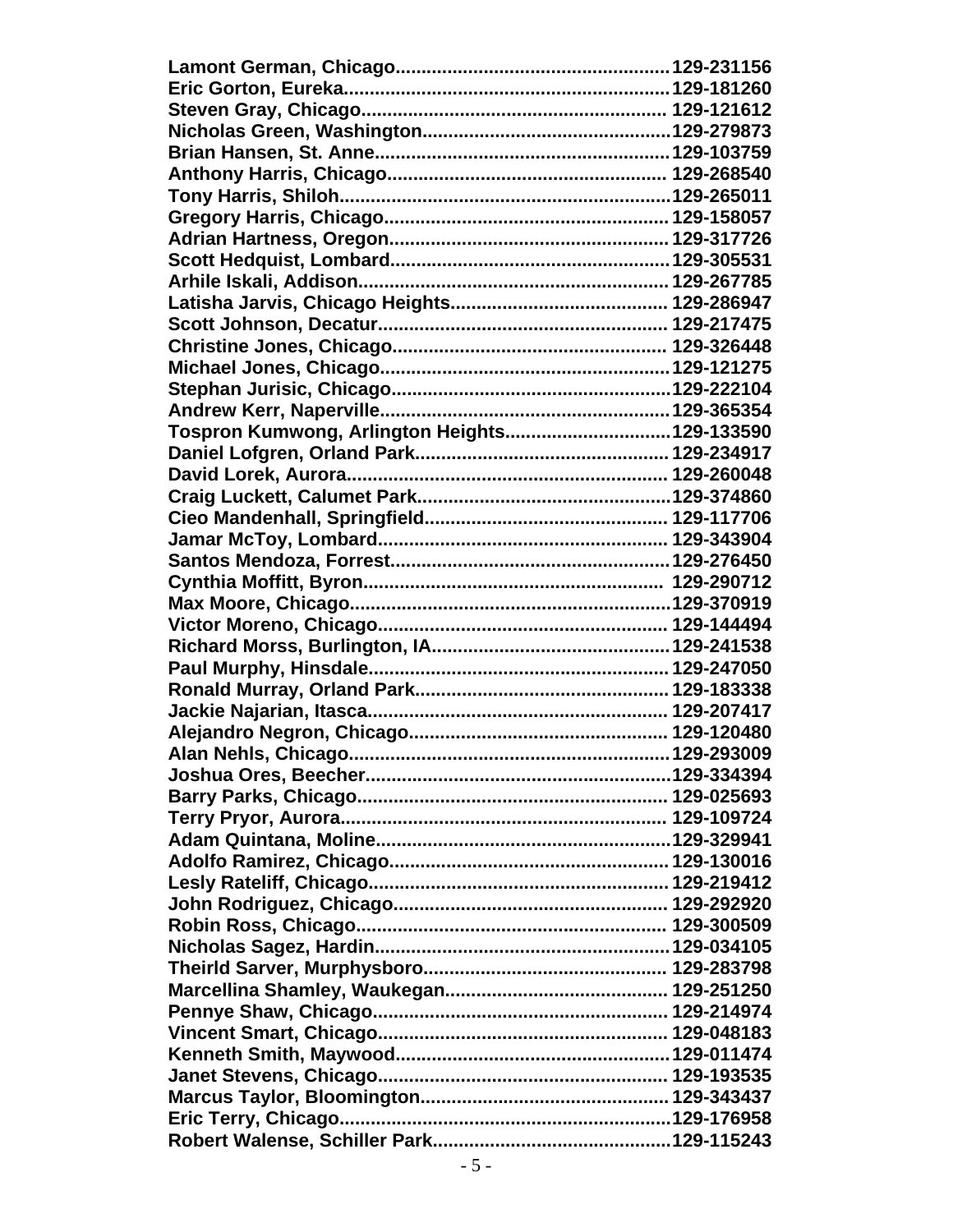The following individuals' permanent employee registration cards were suspended for being delinquent in payment of child support:

**Jasmine Brame, Chicago** - permanent employee registration card (129-362662) placed in refuse to renew status based on violating the terms of probation set forth in a prior disciplinary order.

**Howard Brown, Chicago** - permanent employee registration card (129-152240) placed in refuse to renew status for failure to appear at a disciplinary conference.

**Ricky Brown, Chicago** - permanent employee registration card (129-325420) placed on probation for two years effective upon payment of fees and filing of forms and due to criminal conviction.

**Thomas Fearn, Roscoe** - permanent employee registration card (129-332608) placed in refuse to renew status due to failure to report and arrest and conviction for Official Misconduct on or around August 22, 2011.

**Hakeem House, Chicago** - permanent employee registration card (129-307478) placed on probation for two years effective upon payment of fees and filing of forms and due to criminal conviction.

**Yasmine Lee, Chicago** - permanent employee registration card (129-397511) issued and placed on probation for two years due to criminal convictions; 2012 aggravated assault, 2013 retail theft, and 2014 retail theft.

**Charles Hill, Chicago** - permanent employee registration card (129-315968) suspended for failure to file and/or pay Illinois state income taxes.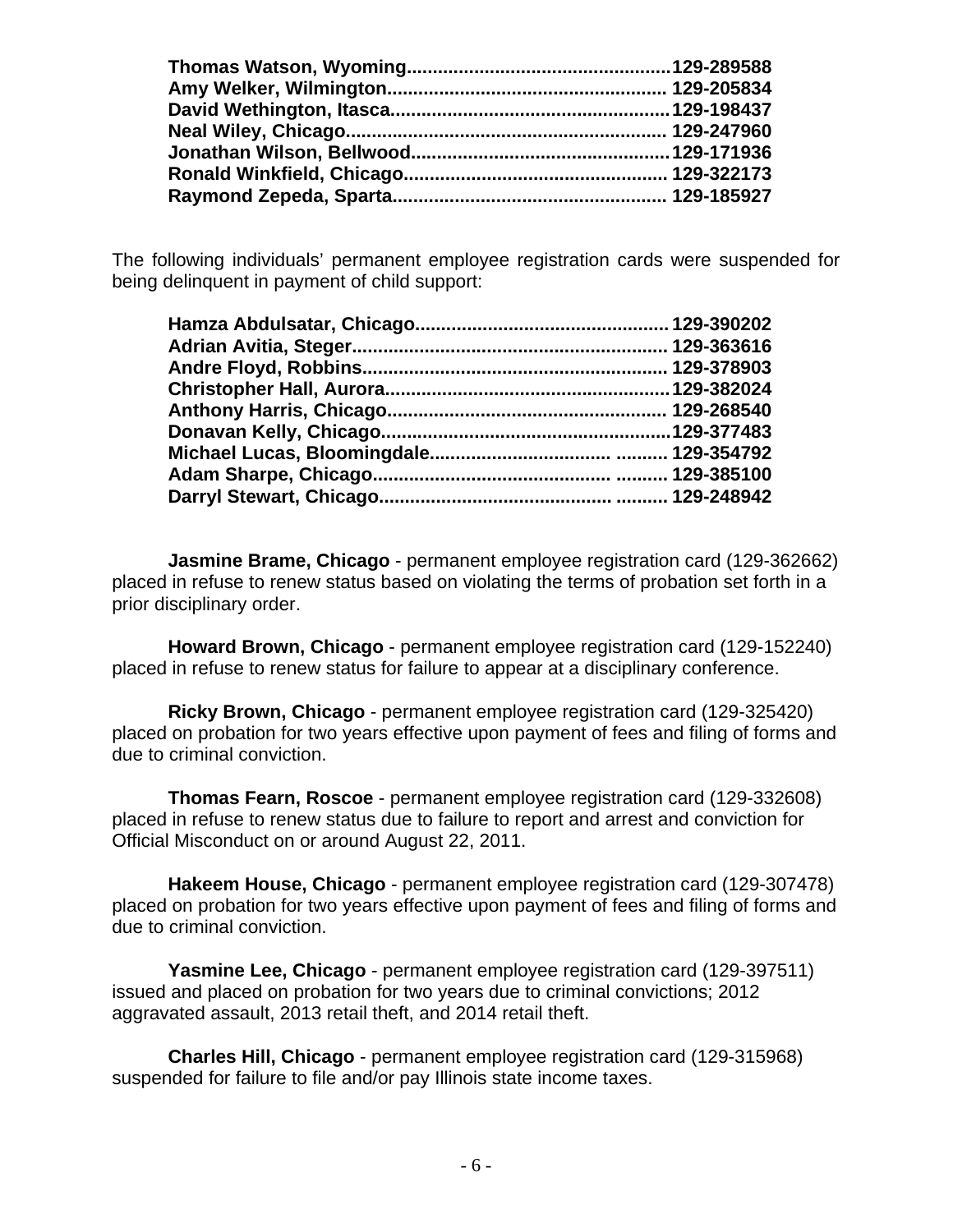**Hakeem House, Chicago** - permanent employee registration card (129-307478) placed on probation for two years effective upon payment of fees and filing of forms and due to criminal conviction.

**Latosha Martin, Chicago** - permanent employee registration card (129-282329) reprimanded due to failure to report criminal conviction.

**Edward Muchala, Belvidere** - permanent employee registration card (129- 302364) placed on probation for two years due to criminal conviction and failure to report.

**Jordan Scherer, Chicago** - permanent employee registration card (129-397983) issued and placed on probation for two years due to criminal conviction.

**Barry Smolka, Monee** - permanent employee registration card (129-184518) suspended for failure to file and/or pay Illinois state income taxes.

**Bobby Steps, Chicago** - permanent employee registration card (129-327128) placed on probation for two years effective upon payment of fees and filing of forms and due to criminal conviction.

**Kenneth Sydnor, Chicago** - permanent employee registration card (129- 330989) suspended for failure to file and/or pay Illinois state income taxes.

**Anthony Harris, Chicago** - permanent employee registration card (229-079818) and firearm control cards (229-079818, 229-077695) suspended for being more than 30 days delinquent in the payment of child support.

**Anthony Harris, Chicago** - permanent employee registration card (229-077695) and firearm control cards (229-079818, 229-077695) suspended for being more than 30 days delinquent in the payment of child support.

#### **ENGINEERING**

**Norman Ball, Crystal Lake** - professional engineering license (062-031817) placed in refuse to renew status as a result of failing to meet the requisite continuing education hours for the renewal period of December 1, 2009 through November 30, 2011.

**Craig Carradus, Davenport, IA** - professional engineering license (062-040632) placed in refuse to renew status as result of failing to meet the requisite continuing education hours for the renewal period of December 1, 2009 through November 30, 2011.

**Kyle Chamberlain, Chicago** - professional engineering license (062-061192) placed in refuse to renew status as a result of failing to meet the requisite continuing education hours for the renewal period of December 1, 2009 through November 30, 2011.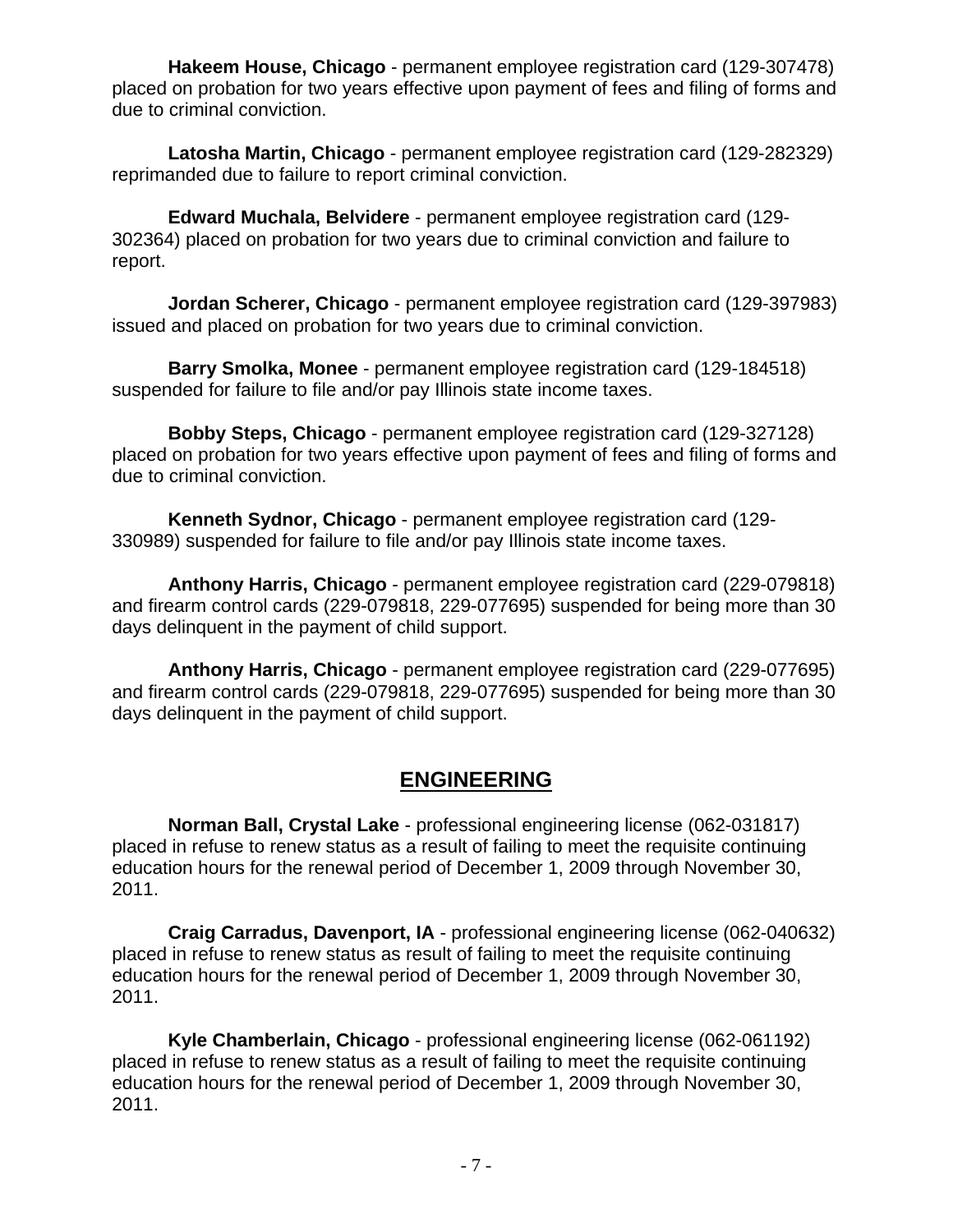**John Crawford, Park Ridge** - professional engineering license (062-032850) placed in refuse to renew status as a result of failing to meet the requisite continuing education hours for the renewal period of December 1, 2009 through November 30, 2011.

**Vinod Gupta, Springfield** - professional engineering license (062-030079) placed in refuse to renew status as a result of failing to meet the requisite continuing education hours for the renewal period of December 1, 2009 through November 30, 2011.

### **FUNERAL DIRECTOR AND EMBALMING**

**George Kopicki, Berwyn** - funeral director license (031-006893) suspended for failure to file and/or pay Illinois state income taxes.

**Spencer Leak, Chicago** - funeral director license (031-007489) reprimanded and fined \$1,000 after failed to obtain a disinterment permit prior to an authorized exhumation.

**Phinas Alexander, Chicago** - funeral intern license (033-012593) placed on probation for 15 months after failed to follow proper protocols to ensure that decedents were correctly identified.

**Lori Barnes, Hazel Crest** - funeral director intern license (033-012852) issued on probation for one year based on felony convictions and unprofessional conduct.

**Mark Hayes, Bolingbrook** - funeral director and embalmer license (034-016359) reprimanded and fined \$5,000 after failed to sign several statements of funeral goods and services selected as required.

**Margo White, Hazel Crest** - funeral director and embalmer license (034-011950) placed in refuse to renew status for violating the terms set forth in a Consent Order signed by the Director of the Division of Professional Regulation.

**Seon Williams, Urbana** – (unlicensed) ordered to cease and desist the unlicensed practice as a funeral director and embalmer and assessed a \$5,500 civil penalty.

# **HME AND SERVICES PROVIDER**

**Matthew Burke, Newton** – (unlicensed) ordered to cease and desist the unlicensed practice as a home medical equipment and service provider.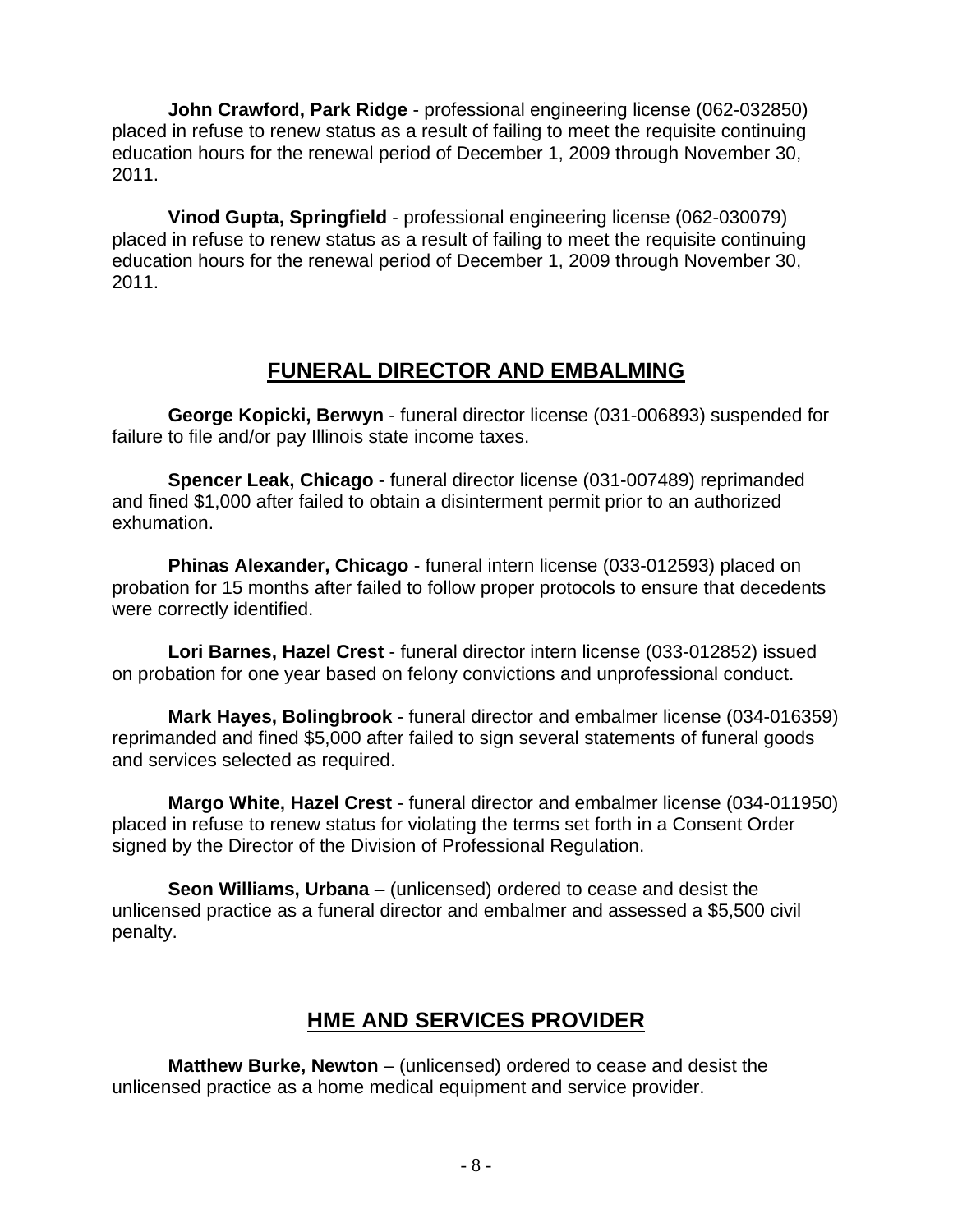#### **MASSAGE THERAPY**

**Gangerel Luvsanchultem, Morton Grove** - massage therapist license (227- 010417) placed on non-reporting probation for three years and fined \$2,5 00 as a result of being convicted of a criminal misdemeanor charge for Disorderly Conduct directly related to massage practice and for aiding and abetting the unlicensed practice of massage therapy by an employee/agent of the Respondent.

#### **MEDICAL**

**Charles Bennett, Columbia, SC** - physician and surgeon license (036-065474) reprimanded, fined \$35,000 and ordered to complete 50 CME's for allegedly inappropriately using funds from NIH grants for which he was a principal investor and failure to adequately supervise the use of the NIH grant money.

**Sami Bittar, LaGrange** - physician and surgeon license (036-075257) current probation extended for a minimum of 12 months with additional coursework and fined \$1,000 for failing to disclose his July 2014 termination of Medicaid privileges on his 2015 DEA renewal application to the Department.

**Janne Breadon, Wilmette** - physician and surgeon license (036-062932) indefinitely suspended due to a sister-state discipline in the state of California.

**Brian Burns, McLeansboro** - physician and surgeon license (036-127912) temporarily suspended based on unprofessional and immoral conduct, to wit: Respondent was charged with First Degree Murder and Concealment of a Homicidal Death in Saline County.

**Martin Cleary, Shullsburg, WI** - physician and surgeon license (036-066997) placed on permanent inactive status for engaging in a personal relationship with a patient of his practice.

**Arthur Davida, Joliet** - physician and surgeon license (036-070839) and controlled substance license (336-034705) both indefinitely suspended for conviction of health care fraud.

**Kenneth Dols, Cornelius, NC** - physician and surgeon license (036-067713) placed on permanent inactive status after agreed to terminate probation and be placed on permanent inactive.

**Daniel Hirsen, Palos Hills** - physician and surgeon license (036-056165) reprimanded and fined \$500 after he settled a lawsuit arising out of failure to monitor hepatic function test of the patient-in-question while prescribing Arava.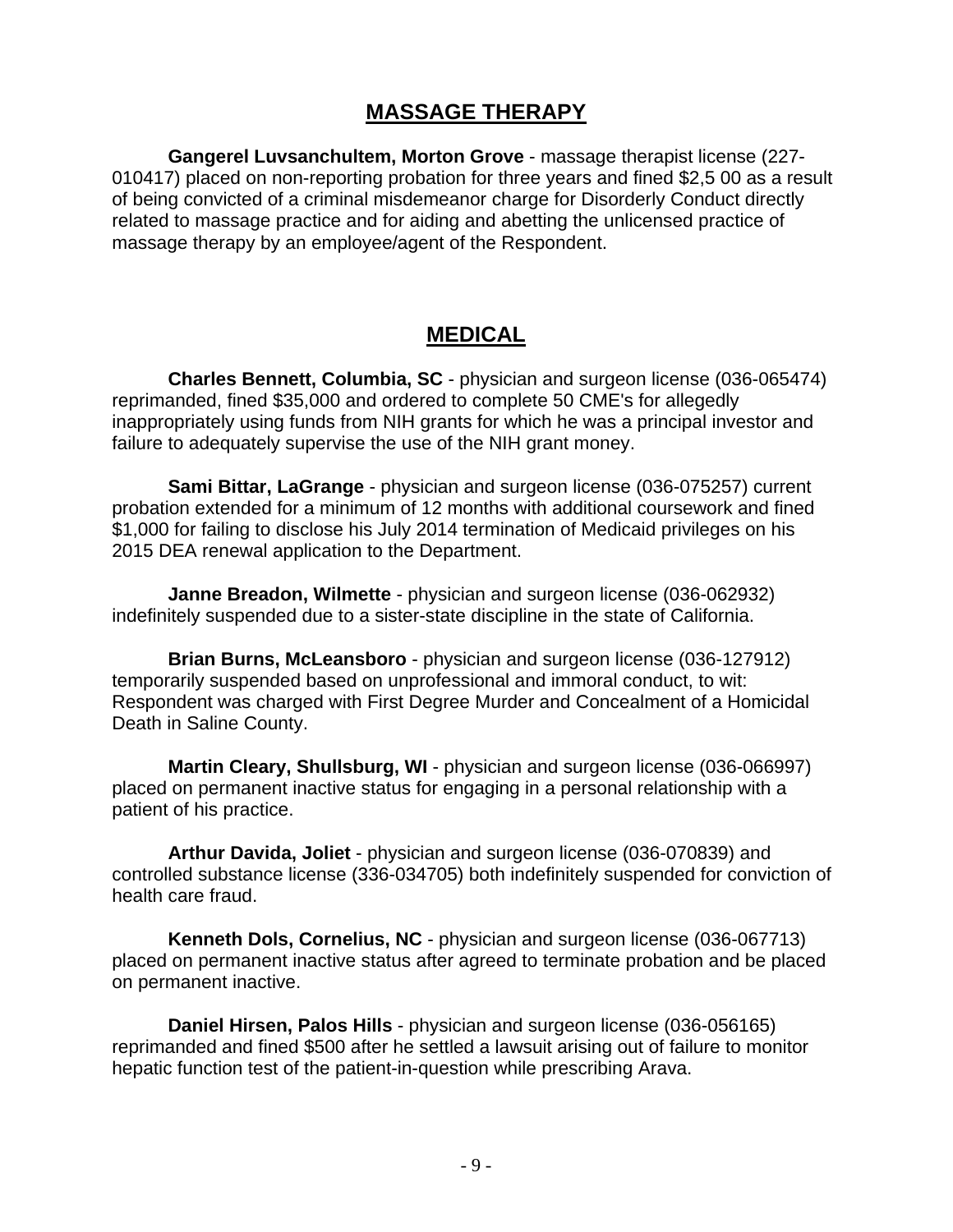**Banio Koroma, Tinley Park** - physician and surgeon license (036-069938) indefinitely suspended after he was found guilty on two counts of healthcare fraud and two counts of making false statements related to health care matters.

**Joseph Kowalczyk, Oak Lawn** - physician and surgeon license (036-094203) reprimanded, ordered to complete CME's and fined \$5,000 after he settled a lawsuit related to failure to properly diagnose and treat a hemorrhagic stroke patient.

**Susan Lupo, Arlington Heights** - physician and surgeon license (036-085127) reprimanded, fined \$1,000 and required to take 10 CME's for providing misleading information to the Department in the course of the Department's investigation of another physician.

**Ron Mark, Jericho, NY** - physician and surgeon license (036-126885) reprimanded due to a sister-state discipline in the state of Colorado.

**Manoj Mathew, Tinley Park** - physician and surgeon license (036-107090) restored to two year probation effective upon payment of fees and filing of forms.

**Dana Morton, Morgantown, WV** - physician and surgeon license (036-140032) issued and placed on indefinite probation for a minimum of one year to reflect actions taken by the West Virginia Board of Medicine and the Wisconsin Medical Examining Board.

**Narsimha Muddasani, Granite City** - physician and surgeon license (036- 089128) reprimanded after he entered into an Integrity Agreement with the Illinois Department of Healthcare and Family Services in December 2013.

**Emmanuel Nwaokocha, Skokie** - physician and surgeon license (036-067760) indefinitely suspended for having been convicted of felony Medicare fraud.

**Michael Okunieff, Chicago** - physician and surgeon license (036-032135) voluntarily placed on permanent inactive status for inappropriate conduct during an examination of a patient of his practice.

**Xavier Parreno, Waukegan** - physician and surgeon license (036-097735) placed on indefinite probation for a minimum of one year and fined \$3,000 and controlled substance license (336-058027) indefinitely suspended for failing to properly prescribe controlled substance medications to a patient of his practice.

**Neil Patel, Columbus Grove, OH** - physician and surgeon license (036-140034) issued with reprimand to reflect a report submitted to the National Practitioner's Data Bank on February 25, 2015 by St. Mary's Medical Center in West Palm Beach, Florida that Applicant had voluntarily resigned following a precautionary suspension imposed on him.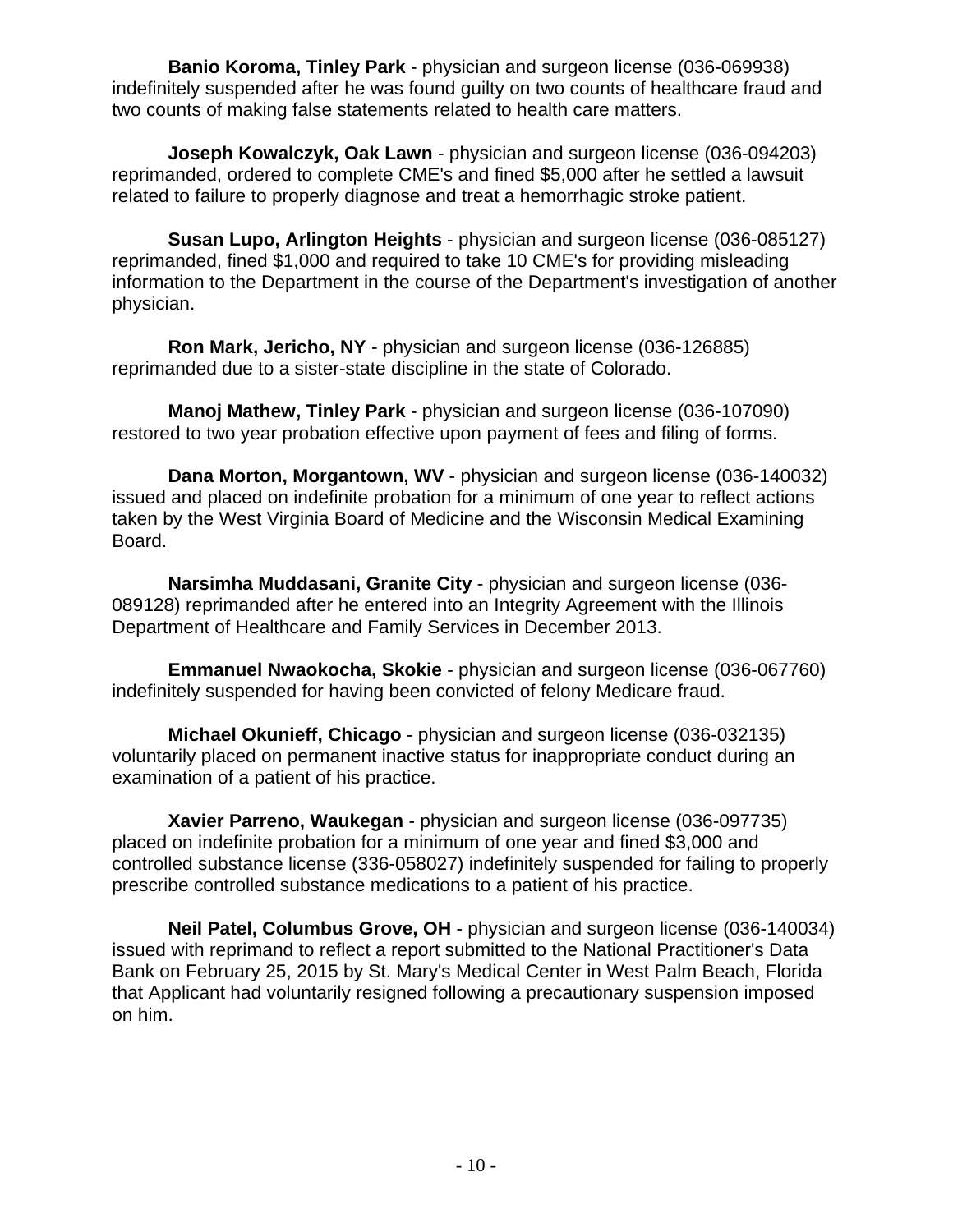**Ajit Trikha, Chester** - physician and surgeon (036-079538) current indefinite probation extended a 24 month minimum and fined \$1,000 for failing to disclose the January 2015 Denial of his application for the Medical Assistance Program on his 2015 DEA renewal application and to the Department.

**Lawrence Wilkin, Elmhurst** - physician and surgeon license (036-096179) indefinitely suspended for his failure to comply with the terms and conditions of the Department's Probation.

**Peter Chao, Chicago** - temporary physician and surgeon license (125-067764) reprimanded for unprofessional conduct.

**Michael Colonna, Kingman, AZ** - withdrew application for a temporary physician license (125app3498495) after receipt of a written Notice of Intent to Deny License.

**Arthur Davida, Joliet** - physician and surgeon license (036-070839) and controlled substance license (336-034705) both indefinitely suspended for conviction of health care fraud.

**Anthony Martin, Chicago** – (unlicensed) ordered to cease and desist the unlicensed practice of medicine and assessed a \$10,000 civil penalty.

#### **NURSING**

**Rachel Beck, Arvada, CO** - registered nurse license (041-364587) placed in refuse to renew status due to Pennsylvania Board of Nursing indefinitely suspending her nurse license for failure to disclose a Colorado sister-state disciplinary action.

**Valerie Green, Chicago** - registered nurse license (041-251074) placed in refuse to renew status due to unprofessional conduct.

**Bridget Heiberger, Chicago** - registered nurse license (041-361107) indefinitely suspended for a minimum of one year for having diverted controlled substances for personal use while employed at Advocate Condell Medical Center on or about March 28, 2013.

**Jennifer Jorgensen, Poplar Grove** - registered nurse license (041-324393) placed on indefinite probation for a minimum of 12 months due to diversion of controlled substances.

**Nicole Kelle, Quincy** - registered nurse license (041-386989) placed in refuse to renew status for testing positive for controlled substances at a facility in the state of Illinois.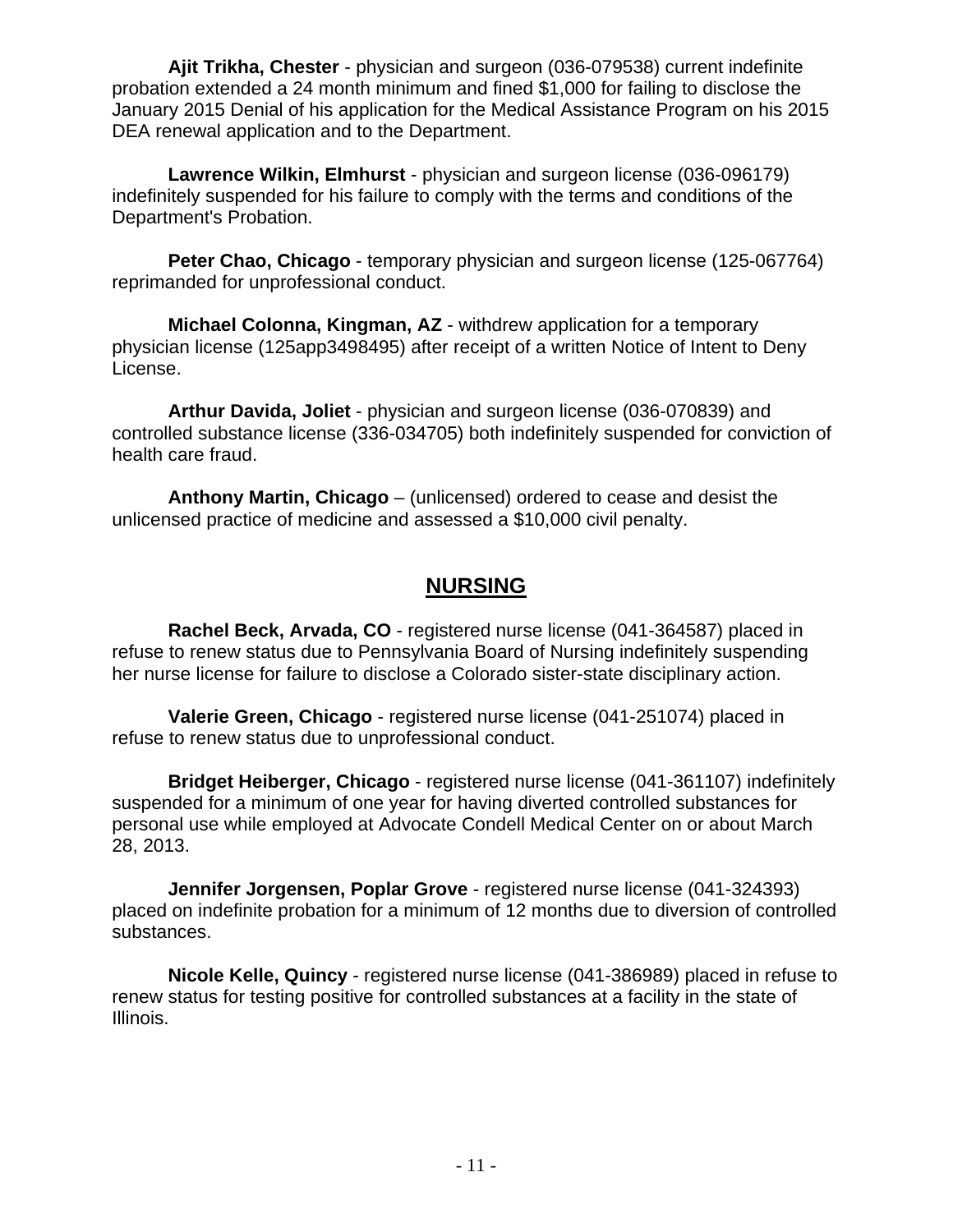**Jennifer Kuklinkski, Carol Stream** - registered nurse license (041-375193) indefinitely suspended for a minimum of one year as a result of having diverted controlled substances for personal use while employed at Gottlieb Memorial Hospital on or about February 1, 2013 and Cadence Health Central DuPage Hospital on or about July 29, 2013.

**Sherri Lara, Windsor, WI** - registered nurse license (041-339658) reprimanded due to a Wisconsin sister-state discipline on August 13, 2015.

**Daniel Laskowski, Burbank** - registered nurse license (041-423525) placed on indefinite probation with work restrictions for a minimum of three years for attempted theft of controlled substances from a patient's purse, a positive drug screen and failure to report the termination from employment.

**Lolita Lee, Sartell, MN** - registered nurse license (041-359665) placed in refuse to renew status for having failed to report a Wisconsin state disciplinary action resulting from a conviction of unemployment compensation fraud.

**Sandra Matherly, Phoenix, AZ** - registered nurse license (041-116342) placed in refuse to renew status due to having voluntarily surrendered her Texas nursing license due to lacking fitness to practice because of addiction to opiates.

**Linda Matthews, Belleville** - registered nurse license (041-235283) placed in refuse to renew status due to having her Missouri nursing license indefinitely suspended due to a failure to file state tax returns or pay state income taxes.

**Christina Miller, Joliet** - registered nurse license (041-355088) indefinitely suspended for a minimum of one year for having tested positive for opiates while employed at Advocate Christ Medical Center on or about November 12, 2014.

**Jacqui Muez, Rossville, IN** - registered nurse license (041-440641) issued with reprimand due to a sister-state discipline.

**Kathleen Naughton, Seattle, WA** - advanced practice nurse license (209- 005559) and registered nurse license (041-346067) both reprimanded due to a sisterstate discipline in the state of Washington.

**B. Evette Osuegbu, Edwardsville** - registered nurse license (041-266638) suspended for failure to file and/or pay Illinois state income taxes.

**Miguel Portuondo, Washington, DC** - registered nurse license (041-275298) placed in refuse to renew status for having his Texas nursing license revoked due to failure to adequately care for a patient and having his Maryland nurse license revoked in response to the Texas disciplinary action.

**Deena Russell, Davenport, IA** - registered nurse license (041-407614) placed in refuse to renew status for having been found guilty of Retail Theft, a Class A Misdemeanor, and having been sentenced to conditional discharge in October 2015.

**Shannon Salch, O'Fallon** - registered nurse license (041-392597) suspended for being more than 30 days delinquent in the payment of child support.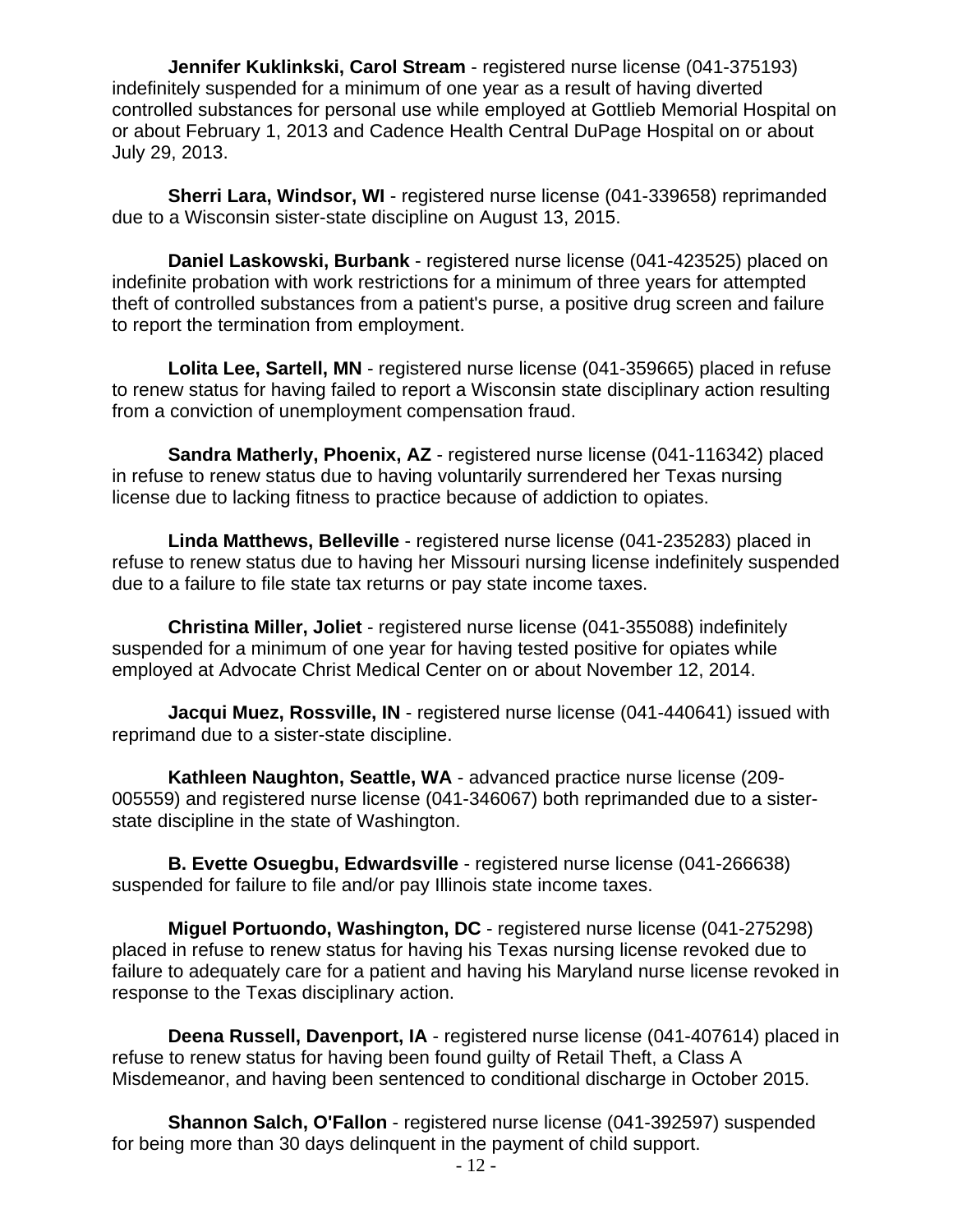**Deborah Tellez, Junction City, OR** - registered nurse license (041-277951) placed in refuse to renew status due to having her Oregon nursing license placed on a 24 month probation for alcohol abuse.

**Cynthia Van Keppel, Oak Park** - registered nurse license (041-252690) placed in refuse to renew status for having failed to report an Indiana state disciplinary action resulting from a positive urine drug screen for the Indiana State Nurses Assistance Program.

**Donna Vittori, Wilmington** - registered nurse license (041-259395) placed in refuse to renew status due to Texas Board of Nursing disciplining her registered nurse license upon granting of the license due to inaccurately reporting no previous convictions on her Texas Nursing License Application.

**Angela Young, Tampa, FL** - registered nurse license (041-241258) placed in refuse to renew status due to on October, 2014 through February, 2015, respondent diverted and used controlled substances from her employer, Platte Valley Medical Center, Brighton, CO.

**Thelma Antle, Mount Vernon** - licensed practical nurse license (043-084598) placed in refuse to renew status due to being disciplined in Pennsylvania for failure to appear for a fitness for service examination and failed to report the discipline to the Department.

**Violet Davis, Cottonwood, AL** - licensed practical nurse license (043-077280) reprimanded for a sister-state discipline on her Arizona practical nurse license.

**Lonnie Hendrix, Metropolis** - licensed practical nurse license (043-053750) indefinitely suspended for a minimum of one year as a result of having been terminated by his nursing employer on or about August 8, 2013 due to diverting controlled substances for personal use.

**Mark Lowery, Fairfield** - licensed practical nurse license (043-115538) indefinitely suspended for a minimum of three years for having pled guilty to, and having been found guilty of, Unauthorized Videotaping, a Class 3 Felony. The victim was a minor.

**Sarah Mason, Marion -** licensed practical nurse license (043-114073) indefinitely suspended for a minimum of one year for having forged a prescription for controlled substances and having obtained controlled substances for her personal use.

**Kelly Mayerhofer, Chicago** - licensed practical nurse license (043-114333) reprimanded based on a Connecticut reciprocal state discipline.

**Deriree McBride, Country Club Hills** - licensed practical nurse license (043- 090878) placed in refuse to renew status due to her Florida nurse license being suspended for unprofessional conduct in handling the wasting of controlled substances.

**Linda Monroe, Greensboro, NC** - licensed practical nurse license (043-101216) placed in refuse to renew status due to her Alaska nurse license being revoked for one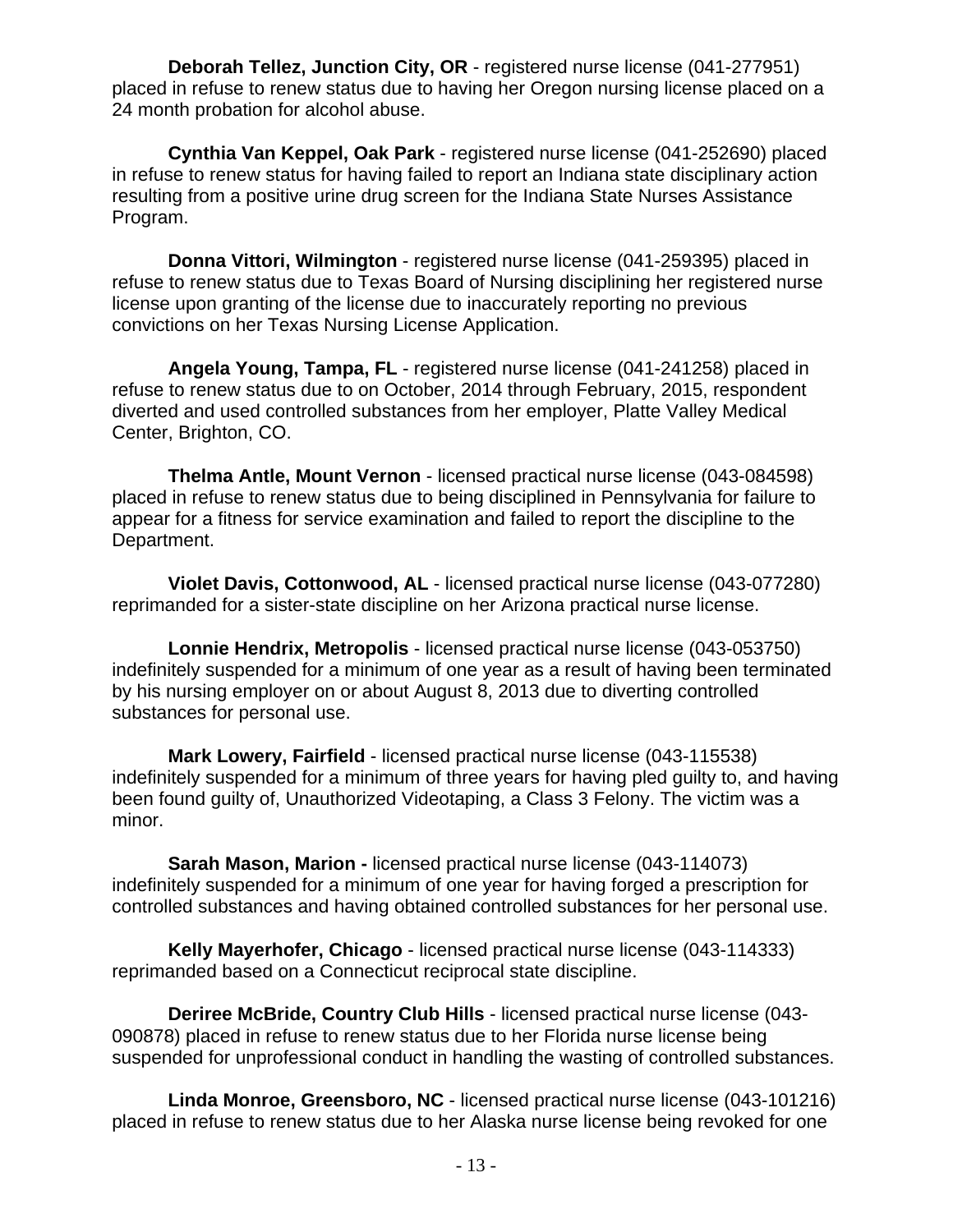year due to failure to respond to a continuing education audit by the Alaska Board of Nursing.

**Lorie Morris, Chicago** - licensed practical nurse license (043-110008) indefinitely suspended for a minimum of six months and fined \$1,000 for having entered false or misleading nursing notes on the medical chart of a home-bound patient, indicating she worked when she did not.

**Jeanette O'Neal, Chicago** - licensed practical nurse license (043-059101) placed in refuse to renew status due to her Texas nurse license being suspended for failure to comply with a prior consent order.

**Francine Rempson, Chicago** - licensed practical nurse license (043-032620) suspended for failure to file and/or pay Illinois state income taxes.

**Tamera Richards, Springfield** - licensed practical nurse license (043-086660) indefinitely suspended for a minimum of six months for having pled guilty to, and having been found guilty of, Retail Theft.

**Angela Roberts, Benton** - licensed practical nurse license (043-086718) restored to indefinite probation for a minimum of two years effective upon successful proof of passage of NCLEX, payment of fees and filing of forms.

**Janie Roling, Rockford** - licensed practical nurse license (043-104980) indefinitely suspended for a minimum of six months for having been convicted of Driving Under the Influence, a Class 4 Felony, on or about January 16, 2014.

**Kimberly Ulmer, Creve Coeur** - licensed practical nurse license (043-115726) indefinitely suspended for a minimum of one year as a result of having improperly documented prescription administration from on or about June 6, 2015 to on or about June 25, 2015.

### **ORTHOTICS, PROSTHETICS AND PEDORTHICS**

**Larry Dudovitz, Skokie** - licensed pedorthist license (212-000154) permanently revoked for conviction of criminal sexual assault of a victim age 13-17 which is a criminal act that requires registration under the Sex Offender Registration Act.

# **PHARMACY**

**Stacy Heckelsmiller, Machesney Park** - pharmacy technician license (048- 174583) placed in refuse to renew status for being terminated from employment for theft and distribution of controlled substances.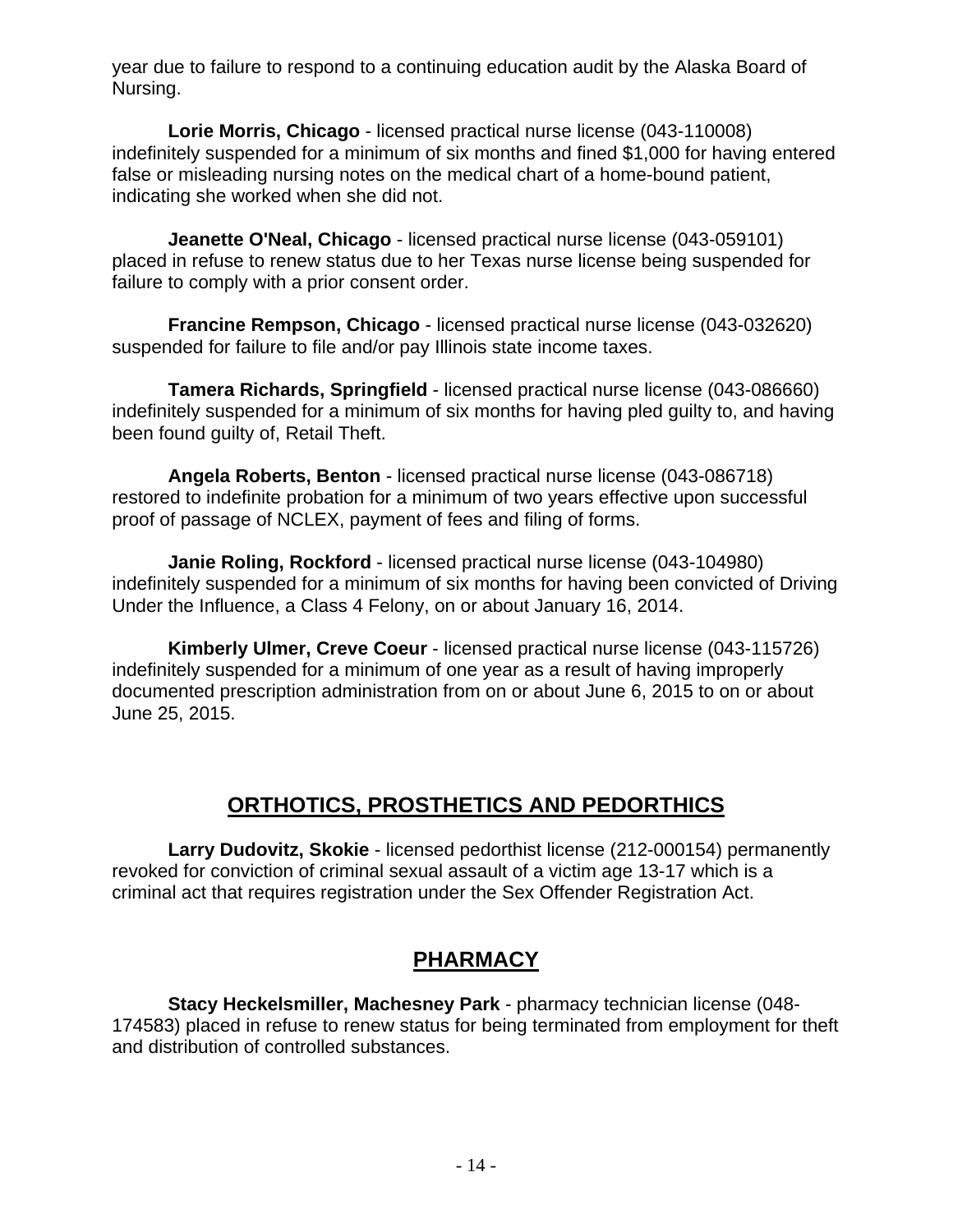**Cesar Del Hierro, Chicago** - pharmacy technician license (049-225187) revoked for having failed to report an adverse final action by a law enforcement agency on his application for licensure on or about April 15, 2014.

**Timothy Hughes, Richton Park** - pharmacy technician license (049-142792) permanently revoked for failing to notify the Department of a pharmacy closure.

**John Campbell, Hammond, IN** - pharmacist license (051-039663) placed on indefinite probation for a minimum of three years for failing to notify the Department of a pharmacy closure.

**Clintin Ross, St. Louis, MO** - pharmacist license (051-297332) indefinitely suspended, followed by indefinite probation due to a sister-state discipline in Missouri.

**Brown's Compounding Center, Englewood, Co** - pharmacy license (054- 018077) was granted under the condition of being fined \$5,000.00 due to a prior sisterstate discipline.

**Hopkinton Drug, Hopkinton, MA** - pharmacy license (054-018556) fined \$1,500 due to a sister-state discipline in California.

**Midwest Benefit Pharmacy, Countryside** - pharmacy license (054-006213) reprimanded after its Indiana pharmacy license was issued on probation for shipping medication to Indiana residents without proper licensure.

**Westbury Pharmacy, Richmond, VA** - pharmacy license (054-018320) and controlled substance license (320-010633) both relinquished due to the fact that the pharmacy no longer conducts business in Illinois.

# **RESPIRATORY CARE**

**Nicholas Pacino, St. Louis, MO** - respiratory care practitioner license (194- 009828) placed in refuse to renew status due to having tampered with and diverted from a patients' infusion bag and walking out on his job and abandoning his patient.

### **ROOFING CONTRACTORS**

**Griffitts Exterior Home Design, Springfield** - roofing contractor license (104- 017165) and roofing qualifying party designation (105-003699) both reprimanded and fined \$500, owed jointly and severally for a falsified letter issued by a company employee to assist a homeowner with faster release of insurance proceeds and for its late transition to a new license for the corporation.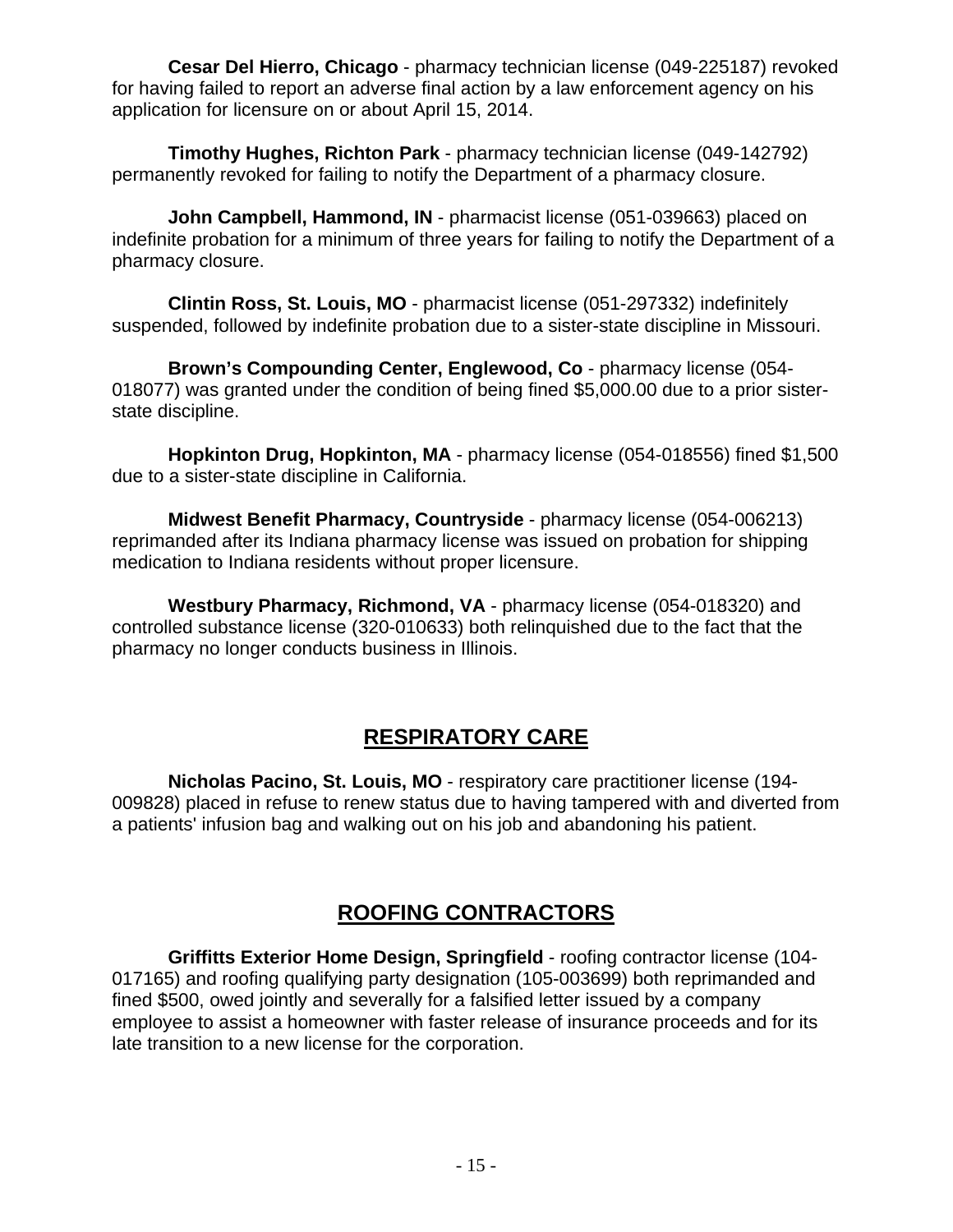**Roofing and Restoration Services of Amercia, Waxahachie, TX** - roofing contractor license (104-015911) reprimanded and fined \$5,000 based on aiding and assisting unlicensed practice of roofing contracting.

**Roofing Co. Inc., Burr Ridge** - roofing contractor license (104-012553) reprimanded and fined \$3,500 based on aiding and assisting unlicensed practice of roofing contracting.

**Triple AAA Construction, Buckley** - roofing contractor license (104-013272) placed in refuse to renew status based on failure to provide a response to Department's information request and unprofessional conduct.

**Marty Durbin, Palmyra** - qualify party roofing designation (105-006268) suspended for failure to file and/or pay Illinois state income taxes.

**Steven DeWeese, DeKalb** – (unlicensed) ordered to cease and desist the unlicensed practice as a roofing contractor.

**Dunn Rite Roofing and Contracting, Chicago** – (unlicensed) ordered to cease and desist the unlicensed practice as a roofing contractor.

## **SHORTHAND REPORTER**

**Mary McDevitt-Kraljic, Elk River, MN** – speech-language pathologist license (146-013097) issued and placed on probation for two years due to Minnesota discipline concerning misrepresenting certain employment information on her renewal application.

### **VETERINARY**

**David Simison, Peoria** - veterinarian license (090-011504) placed on indefinite probation for a minimum of three years for diversion of controlled substances for personal use.

# **Division of Real Estate**

**Robert Heitbrink, Jacksonville** - real estate managing broker license (471- 006125) revoked after being convicted of the felony offense of First Degree Murder before the Circuit Court of Morgan County, IL.

**Rafael Perez, Mokena** - real estate managing broker license (471-014023) placed on indefinite probation for a minimum of two years due to his failure to provide minimum services to clients and aiding and abetting the unlicensed practice of real estate.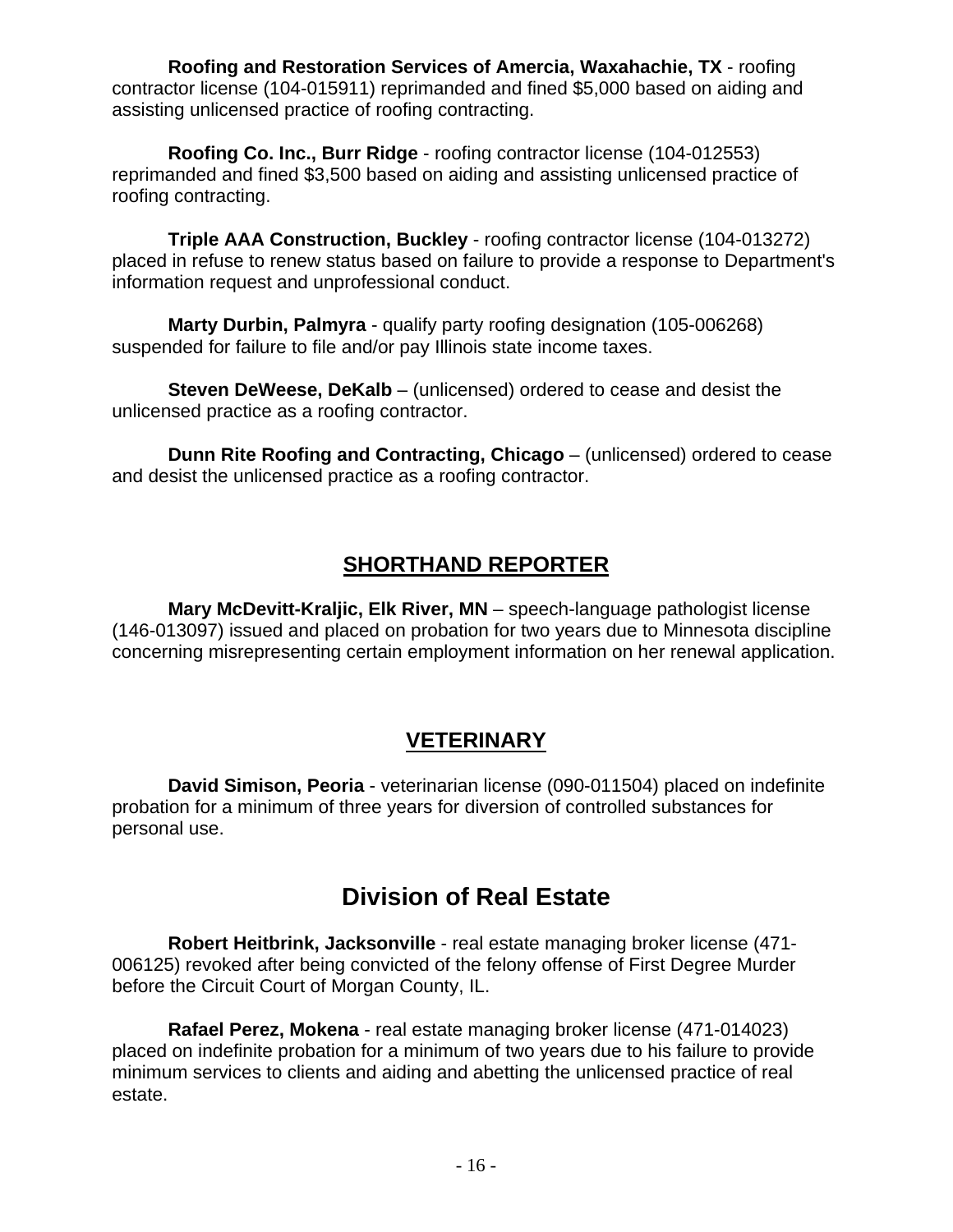**Dawn Shedlow, Chicago** - real estate managing broker license (471-015186) fined \$1,000 for failure to complete continuing education on time for the reporting period of 2010-2013.

**Ronald Carter, Chicago** - real estate leasing agent license (473-014009) indefinitely suspended for a minimum of one year and fined \$5,000 and **Shorewood Properties Construction and Management, Blue Island** - real estate broker corporation license (478-026378) fined \$5,000 after engaged in unlicensed practice of real estate: Carter was also found to have acted on behalf of a broker other than his sponsoring broker and aiding and abetting the unlicensed practice by Shorewood; Shorewood was also found to have engaged in the practice of real estate without having a managing broker.

**Amber Oxner, Danville** - licensed real estate leasing agent (473-002591) ordered to cease and desist the unlicensed practice of real estate and assessed a \$500 civil penalty and **Oxner Properties, Danville** - (unlicensed) ordered to cease and desist the unlicensed practice of real estate.

**Mandy Andersen, Lombard** - real estate broker license (475-079579) fined \$500 for failure to complete required continuing education prior to renewing license and for stating on renewal application that it had been completed.

**Cheryl Chalmers, Naperville** - real estate broker license (475-151865) placed on probation for six months for her failure to obtain a written dual agency agreement, failure to have all initials on a real estate contract, and failure to act in the best of interest of her client.

**Barbara Dominguez, Pleasant Prairie, WI** - real estate broker license (475- 113789) fined \$500 for failure to complete continuing education requirements prior to renewing his license and for stating on his renewal application that he had completed the education.

**Jaclyn Gilbert, Chicago** - real estate broker license (475-141362) suspended for failure to file and/or pay Illinois state income taxes.

**John McDaniel, Long Grove** - real estate broker license (475-126795) fined \$1,000 for providing the lockbox code and permitting the unescorted access to a property by his client.

**Carmen Minakata, Montgomery** - real estate broker license (475-153950) must complete coursework within six months and fined \$500 for presenting a contract to her client for signature and failing to resubmit said contract to her client when alterations were made following her client's signature and failed to remit a copy of the executed contract within 24 hours.

**Christopher Notaro, Clinton** - real estate broker license (475-162760) suspended for being more than 30 days delinquent in the payment of child support.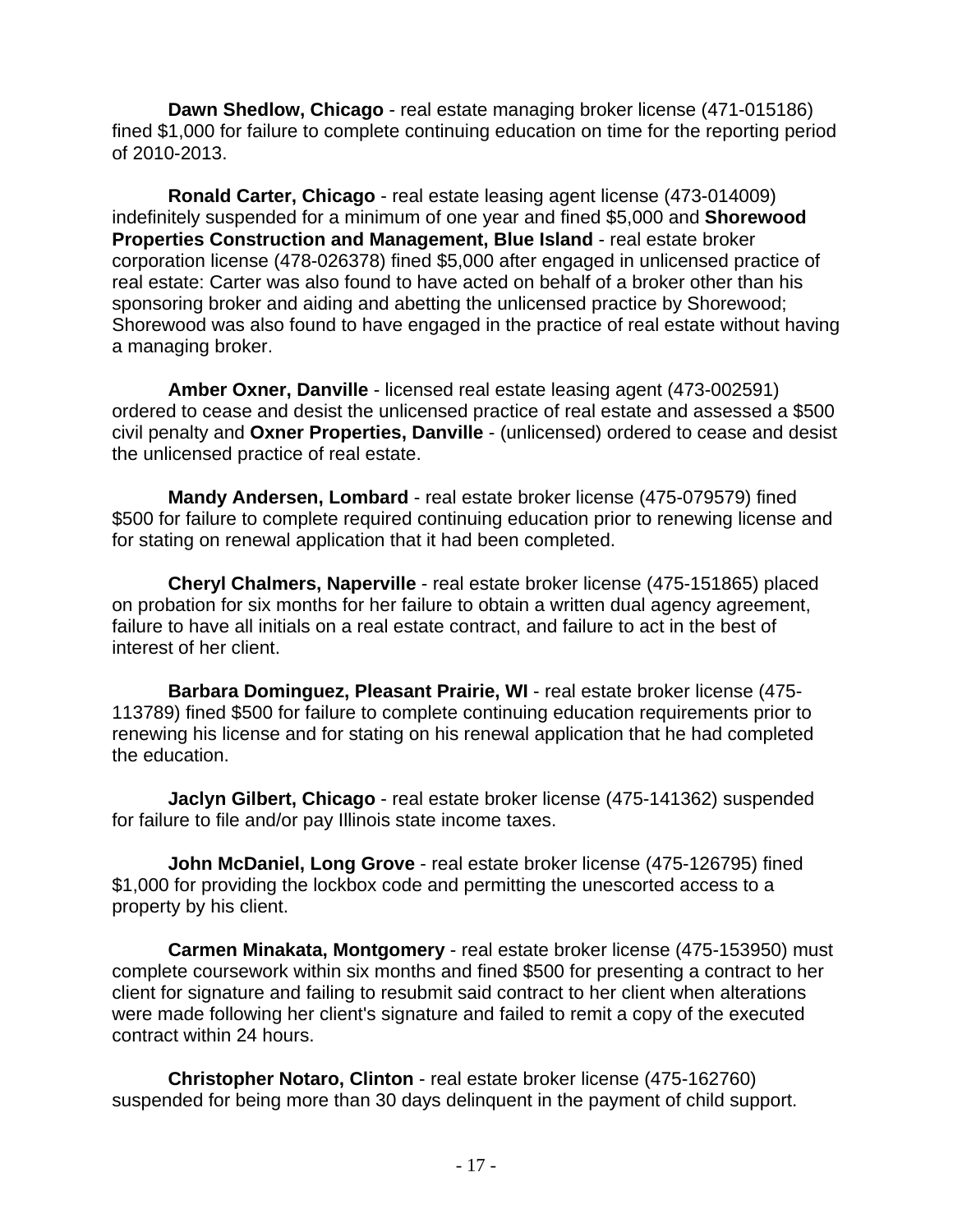**Benjamin Price, Schaumburg** - real estate broker license (475-129914) fined \$500 for violation of the terms of a non-disciplinary order.

**Darryl Williams, Oakbrook Terrace** - real estate broker license (475-154390) suspended for being more than 30 days delinquent in the payment of child support.

**Daniel Cribben, Somonauk** - certified general real estate appraisal license (553-001251) fined \$750 for failure to complete continuing education requirements prior to renewing his license.

**Kevin Crowe, Chicago -** certified general real estate appraisal license (553- 001637) fined \$750 for failure to complete continuing education requirements prior to renewing his license and for stating on his renewal application that he had completed the education.

**Robert Heitbrink, Jacksonville** - certified general real estate appraiser license (553-001286) is revoked for being convicted of First Degree Murder.

**Terry Honnold, Davenport, IA** - certified general real estate appraisal license (553-002093) voluntarily surrendered for failure to complete his continuing education requirements prior to renewing his license.

**Sarah Land, Evansville, IN** - certified general real estate appraiser license (553- 001974) fined \$750 for failure to complete required continuing education prior to renewing license.

**Ronald Rardin, Charleston** - certified general real estate appraiser license (553-001478) fined \$750 for failure to complete required continuing education prior to renewing license.

**Jerry Wallace, Fisher** - certified general real estate appraiser license (553- 001002) fined \$750 for failure to complete required continuing education prior to renewing license.

**Rebecca Burke, Davenport, IA** - certified residential real estate appraiser license (556-001718) fined \$750 for failure to complete continuing education requirements prior to renewing his license.

**Bryan Cain, Carlyle** - certified residential real estate appraisal license (556- 004355) fined \$750 for failure to complete continuing education requirements prior to renewing his license and for stating on his renewal application that he had completed the education.

**Mitchell Cain, Patoka** - certified residential real estate appraisal license (556- 004808) fined \$750 for failure to complete continuing education requirements prior to renewing his license.

**Chuck Cecil, Carterville** - certified residential real estate appraisal license (556- 000936) fined \$750 for failure to complete continuing education requirements prior to renewing his license.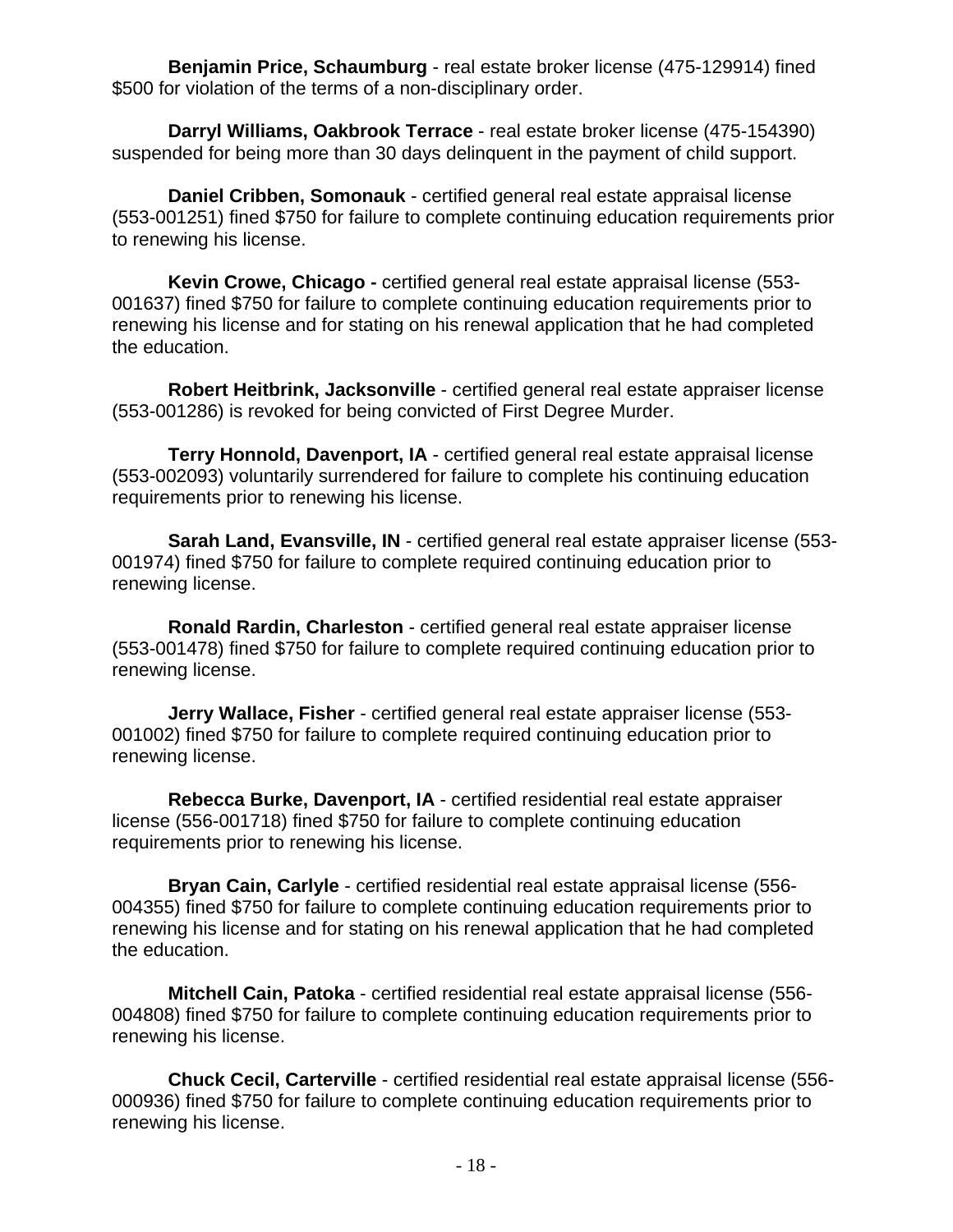**Honora Ciancanelli, Minooka** - certified residential real estate appraisal license (556-003987) fined \$750 for failure to complete continuing education requirements prior to renewing his license.

**Donald Cooley, Frankfort** - certified residential real estate appraisal license (556-009120) fined \$750 for failure to complete continuing education requirements prior to renewing his license.

**Michael Flynn, Chicago** - certified residential real estate appraiser license (556- 004793) reprimanded, must complete coursework and fined \$1,200 after he communicated a first misleading appraisal report, which he modified four more times and communicated to the client without keeping separate work files or signed certifications for each of the modifications. These reports provided a contradictory description of market conditions and reported value conclusions, all without adequate support under either the sales comparisons or income approaches to valuing the subject property.

**Kerri Fountain, Keokuk, IA** - certified residential real estate appraisal license (556-003792) fined \$750 for failure to complete continuing education requirements prior to renewing license.

**James Hutchinson, Elmhurst** - certified residential real estate appraiser license (556-000395) fined \$750 for failure to complete his continuing education prior to renewing his license.

**Jennifer James, Lake in the Hills** - certified residential real estate appraiser license (556-000004) fined \$750 for failure to complete her continuing education prior to renewing her license.

**Mitchell Johnson, Bettendorf, IA** - certified residential real estate appraiser license (556-004783) fined \$750 for failure to complete required continuing education prior to renewing license.

**Jeffrey Krager, Bettendorf, IA** - certified residential real estate appraiser license (556-004585) fined \$750 for failure to complete required continuing education prior to renewing license.

**Christopher Long, Lisle** - certified residential real estate appraiser license (556- 004488) fined \$750 for failure to complete required continuing education prior to renewing license.

**Garrett Nettz, Dixon** - certified residential real estate appraiser license (556- 004919) fined \$750 for failure to complete required continuing education prior to renewing license.

**Marcello Noia, Bloomingdale** - certified residential real estate appraiser license (556-004584) fined \$750 for failure to complete required continuing education prior to renewing license.